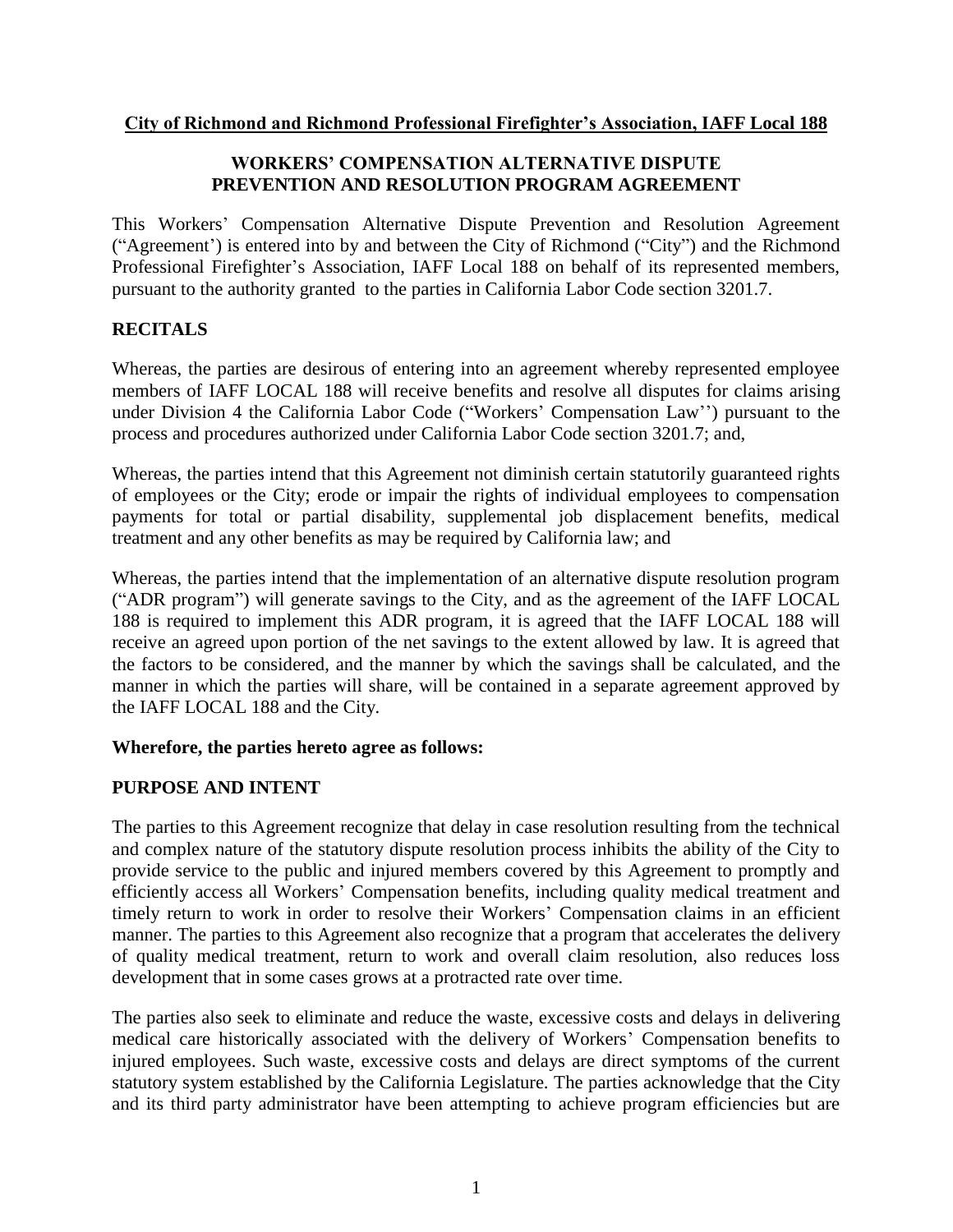constrained by the current California law and procedures administering Workers' Compensation benefits. Further, the parties seek to improve labor-management relations between the City and the IAFF LOCAL 188 through the cooperation necessary to construct and oversee this program.

It is the intent of the parties to this Agreement to construct an alternative dispute resolution program ("ADR program") authorized by California law which will provide that those injured IAFF LOCAL 188 active and retired members,covered by this Agreement, who claim to have sustained injuries or illnesses compensable pursuant to the Workers' Compensation Laws of the State of California with:

- a) timely and efficient determination of claims status;
- b) timely and efficient access to high quality medical care;
- c) the best opportunity reasonably possible to return to work in a timely fashion;
- d) an alternative dispute resolution program that provides the best opportunity reasonably possible to:
	- 1. promote the efficient, timely and fair resolution of all disputes that do arise in the processing of claims, including, but not limited to the compensability of claims within the jurisdiction of this program; and
	- 2. prevent disputes, and reduce the frequency and severity of those disputes that do arise, that otherwise delay treatment, a timely return to work and the ultimate resolution of the claim.
	- 3. provide the foregoing on a stable and long-term basis

The parties intend that this Agreement will not:

- a) diminish, erode or impair the substantive rights of the City or of individual retirees or active employees to compensation payments for total or partial disability, supplemental job displacement benefits, medical treatment, and any other benefits as required by California law to be fully paid for by the City; or
- b) impair, restrict or condition the rights of the City or of a retired or active employee member to be represented by legal counsel of their choosing throughout the entire alternative dispute resolution program; or
- c) impair, restrict or condition the rights of the City or of a retired or active employee to pursue legal remedies and appeals after exhausting the alternative dispute resolution program procedures as allowed under the Labor Code.

The parties further intend that this Agreement create and accommodate an enhanced method to provide Workers' Compensation benefits in a way that improves labor management relationships, efficiencies of benefit to all parties and organizational effectiveness. The parties also recognize that there will be certain Departmental and City efficiencies associated with the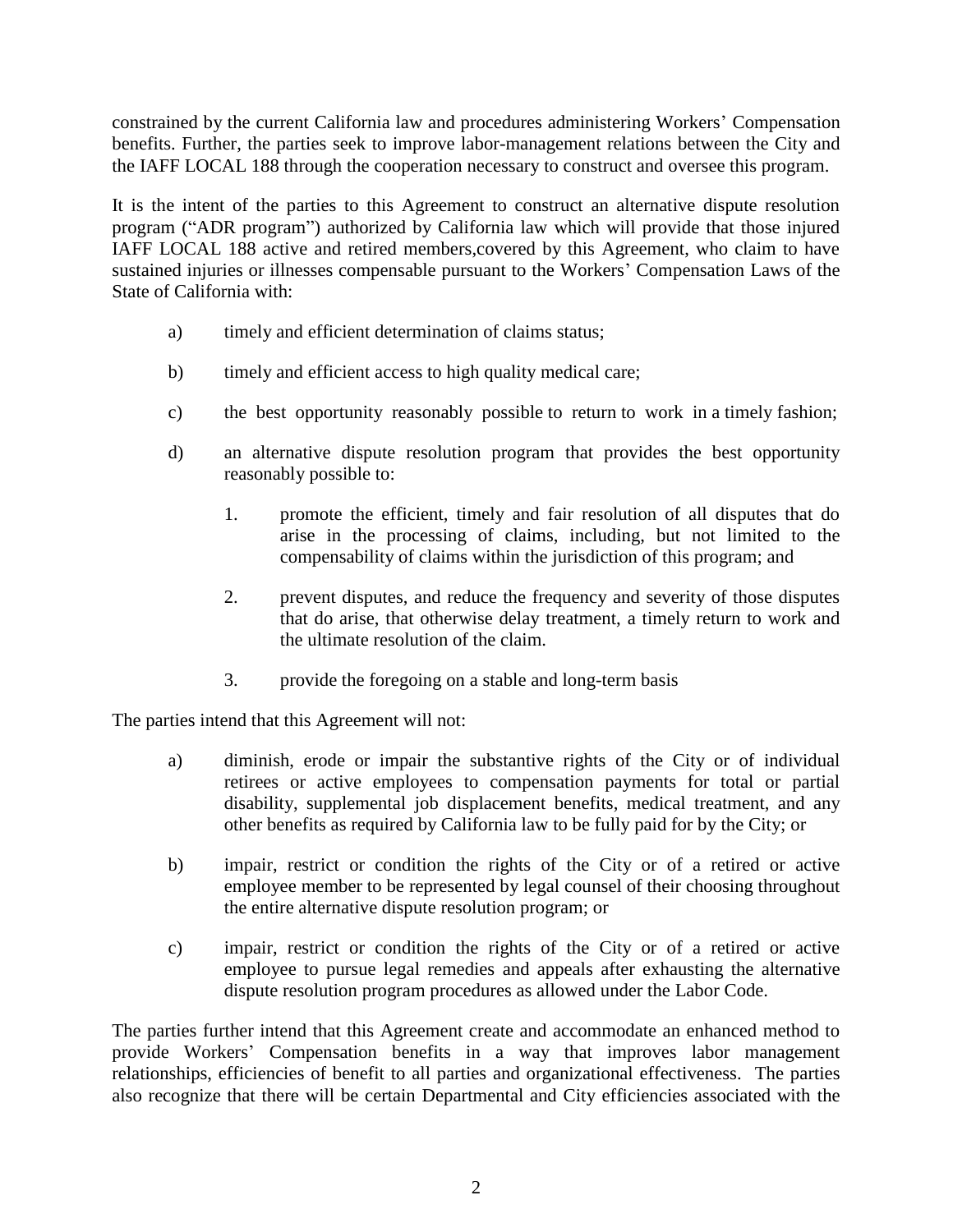implementation of this Agreement. Such efficiencies shall be recognized by the parties through ongoing communication, participation and assessment of the effectiveness of the alternative dispute resolution program.

It is agreed that the parties will make every good faith effort to apply the terms of this Agreement consistent with the intent of the parties as expressed above.

# **1. GENERAL PROVISIONS**

- 1.1 This Agreement shall become effective on the issuance of a recognition letter by the Administrative Director of the Division of Workers' Compensation of the Department of Industrial Relations and is subject to approval of the Richmond City Council, and California Department of Industrial Relations. The Agreement shall remain in effect for at least one year from the date of execution, continuing year to year thereafter, unless terminated by one of the parties by giving sixty (60) days written notice to the other party. Unless otherwise specifically noted in this Agreement, any reference to "days" shall mean calendar days not working days. Should this program be terminated it is the intent of the parties that those claims (including cumulative injuries that allegedly began before the Agreement but the claim was not filed until after the Agreement was in effect) with dates of injury or illness occurring during the period of the program, or those claims which have been submitted pursuant to the "opt in" provision of Section 1.3(b) shall continue to be covered by the terms of this Agreement. Regardless of the effective date of this Agreement, the formal jurisdiction of this program shall commence on a date agreed upon by the Joint Committee ("JC") and reduced to writing in a memorandum issued by the JC to the City and the IAFF LOCAL 188.
- 1.2 This Agreement shall constitute the complete understanding of the parties with regard to the issues addressed herein. Nothing in this Agreement shall be considered or construed as a modification of the substantive provisions of California Workers' Compensation Law except as specifically set forth herein in accordance with Labor Code section 3201.7 or any rules adopted pursuant to this Agreement.
- 1.3 As to all claims with dates of injury on or after the effective date of this ADR program, as agreed to by the City and the IAFF LOCAL 188, it is the intent of the parties to replace all dispute resolution procedures set forth in the California Labor Code with those dispute resolution procedures outlined herein to the greatest extent allowed by law. In any conflict, the provisions of this Agreement shall take precedence over the provisions of the California Labor Code, but only so far as permitted by Labor Code section 3201.7. This program shall be used in place of the filing of an application with the Workers' Compensation Appeals Board ("WCAB") for any injuries or claims that would otherwise be subject to the initial jurisdiction of the WCAB. This program is the sole means of dispute resolution and no dispute shall proceed to the California Workers' Compensation Appeals Board until it has completed the processes defined and established by this agreement.
	- a) Any Application filed with the WCAB with an alleged date of injury occurring on or after the effective date of this ADR program shall be dismissed and removed to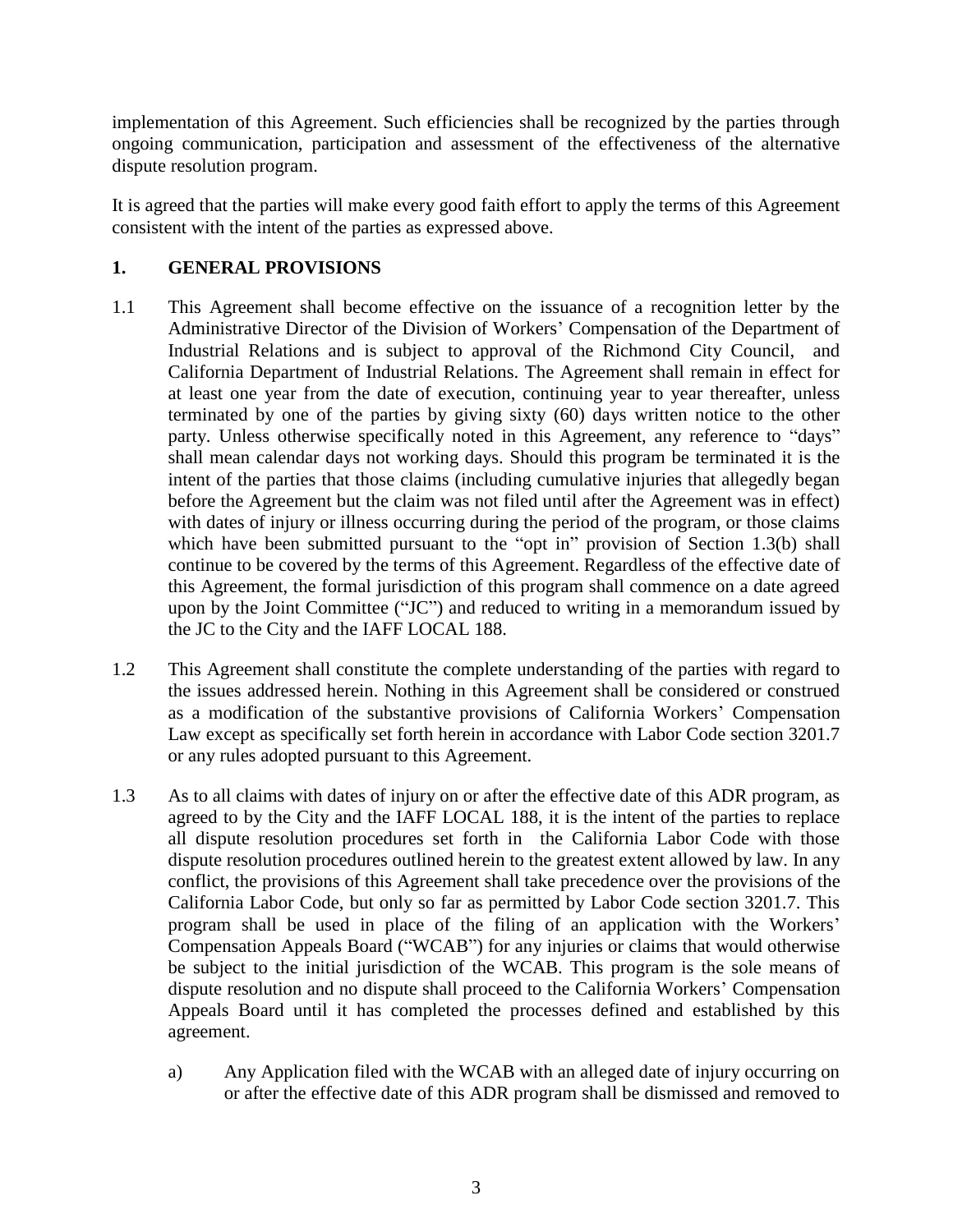the jurisdiction of this ADR program unless this program is terminated in accordance with the terms of the Agreement.

b) Any retired or active employee with an active or pending claim filed with the WCAB before the effective date of this ADR program may be permitted to "opt in" to the ADR program. Upon written request by the retired or active employee to the City and the ADR Director of the intent to participate in the ADR program, the ADR Director shall take all necessary and appropriate steps to evaluate the feasibility of transitioning the previously filed claim(s) and proceedings to the ADR program. As a condition of the retired or current employee participating in the ADR program, the Joint Committee shall establish conditions and requirements for participation, including but not limited to dismissing any and all pending applications with the WCAB (Section 2.8), executing written acknowledgements of the terms of this ADR Agreement and waivers of certain procedural Workers' Compensation rights. The ADR Director shall make recommendations to the Joint Committee as to whether a previously filed claim shall be accepted into the ADR program.

This Agreement is not intended to diminish any right to compensation that injured employees or the City as the employer are entitled to under the Workers' Compensation laws of the State of California. The parties acknowledge that no retired or active employee covered by this Agreement or the program established herein will lose or compromise any rights to Labor Code section 4850 pay, any presumptions allowed by California Law, or any other substantive right allowed by law.

- 1.4 The terms of this Agreement shall apply only to the City of Richmond employees/retirees who are, or upon retirement were, members of the IAFF LOCAL 188.
- 1.5 This Agreement shall apply only to injuries or illnesses compensable or alleged to be compensable under the Workers' Compensation laws of the State of California, including all claims, defenses, lien claims and Serious and Willful Misconduct claims (section 4551, et seq.). Further, this Agreement applies to injuries, as defined by Workers' Compensation Law, claimed by 1) active employees; 2) retirees who, while active employees, made a claim alleging injury or illness; 3) retirees who, while active employees, made a report, consistent with Department policy, of an industrial incident that may lead to injury or illness; 4) retirees, who were active employees on or after the effective date of this Agreement, and claim a new presumptive injury as defined by Labor Code section 3212, et seq.; and 5) any retiree or active employee who "opts in" to the ADR program pursuant to Section 1.3(b) above. Subject to the "opt in" provisions of Section 1.3(b), this Agreement does not cover post-retirement amendments to claims filed prior to the term of the Agreement. This Agreement does not apply to any other retired employees. Since section 132a of the Labor Code is not contained within Division 4 of the Labor Code, and since section 3201.7 applies only to Division 4 of the Labor Code, discrimination claims filed under section 132a may be litigated only within the program by the written agreement of the injured member/employee and the City of Richmond.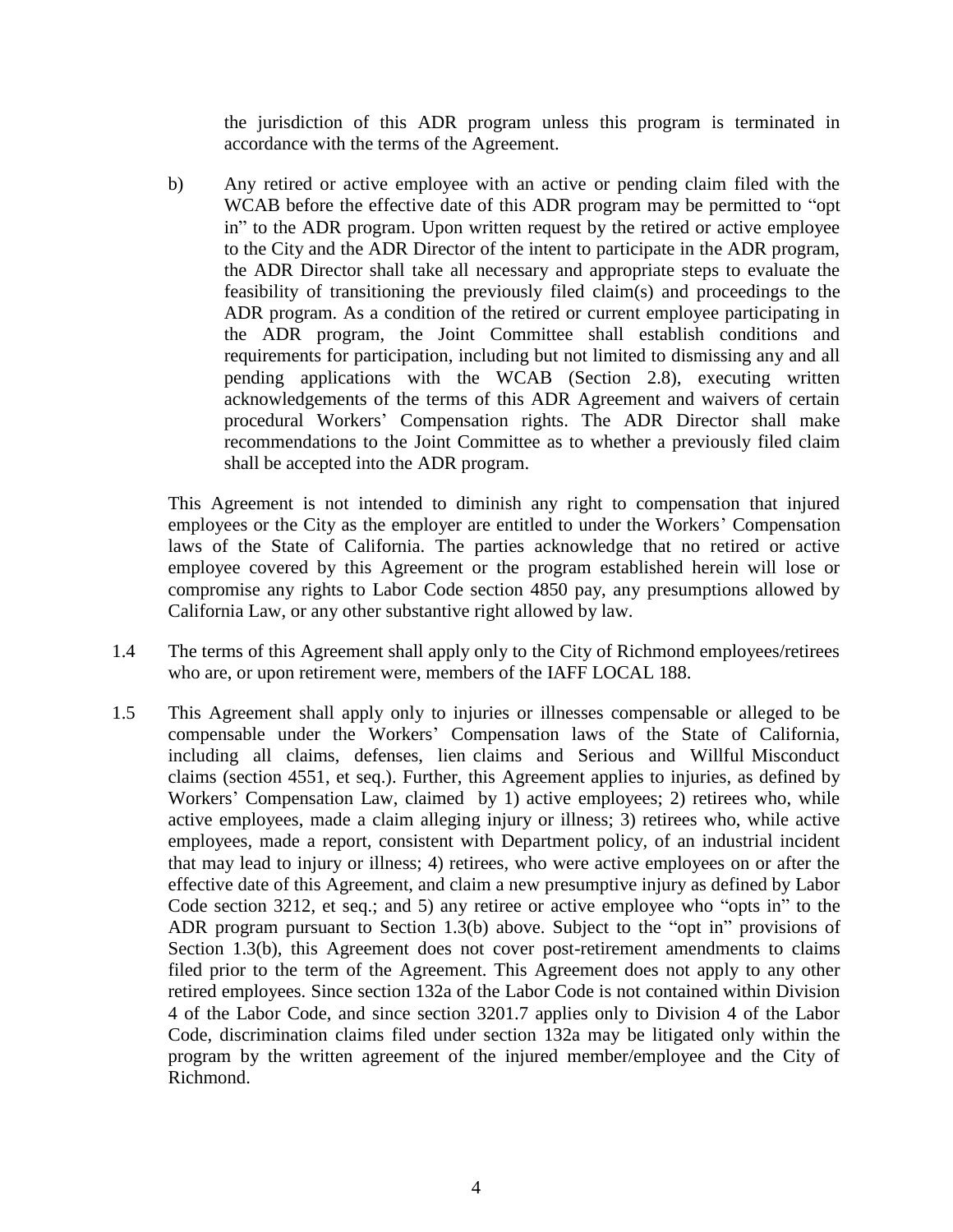1.6 The City may delegate to its third party administrator (''TPA") the performance of its obligations under this Agreement, but it may not relieve itself of the legal responsibility for those obligations.

### 1.7 Joint Committee

This Agreement establishes a Joint Committee ("JC") which holds the exclusive authority to administer the ADR program; including but not limited to the authority to enforce the terms of the Agreement, establish policies, manage the implementation of the ADR program, promulgate and modify any rules of the program. The JC shall be made up of three (3) members selected by the IAFF LOCAL 188 and three (3) members selected by the City. The City Manager, or his/her designee shall select two (2) members and the Fire Chief shall select one member. The Chief's selection shall be a full-time employee member of the Fire Department, but is not required to be a sworn member. The JC shall meet as they deem necessary, but no less than once each month for the first six (6) months from the date of this Agreement, and quarterly thereafter. The JC will establish rules and procedures to guide the internal governance of the JC. The meetings shall be held alternatively, at the City offices and the IAFF LOCAL 188 office unless otherwise agreed by the parties. An agenda of each meeting shall be provided to all members of the JC at least one (1) week prior to the meeting date. Any disputes that arise between the members of the JC where action must be taken to administer the Program and cannot be resolved, shall be submitted to a three member "Dispute Resolution Committee" comprised of the ADR Director, and one JC member each from the IAFF LOCAL 188 and City. Any two members shall be authorized to seek resolution of a dispute by the Dispute Resolution Committee upon impasse. The Dispute Resolution Committee is to be guided by the terms of this Agreement and authorized to interpret this Agreement but not create additional terms. Unless agreed by the parties, any meetings of the Dispute Resolution Committee shall be scheduled within sixty (60) days and an award issued thirty (30) days after submission.

- 1.8 If any provision of this Agreement or its application is held invalid, the invalidity will not affect other provisions or applications of this Agreement that can be given without the invalid provisions or applications, and thus the provisions of this Agreement are deemed to be severable.
- 1.9 From time to time, this Agreement may be modified by the mutual written agreement of the City and IAFF LOCAL 188 or unanimous written consent of the JC.

### **2. WORKERS' COMPENSATION CLAIM DISPUTE PREVENTION AND RESOLUTION**

- 2.1 All disputes involving Workers' Compensation claims within the jurisdiction of this ADR program, including medical disputes, shall be subject to this prevention and resolution process.
- 2.2 The component steps of this dispute prevention and resolution process are:
	- a) The Ombudsperson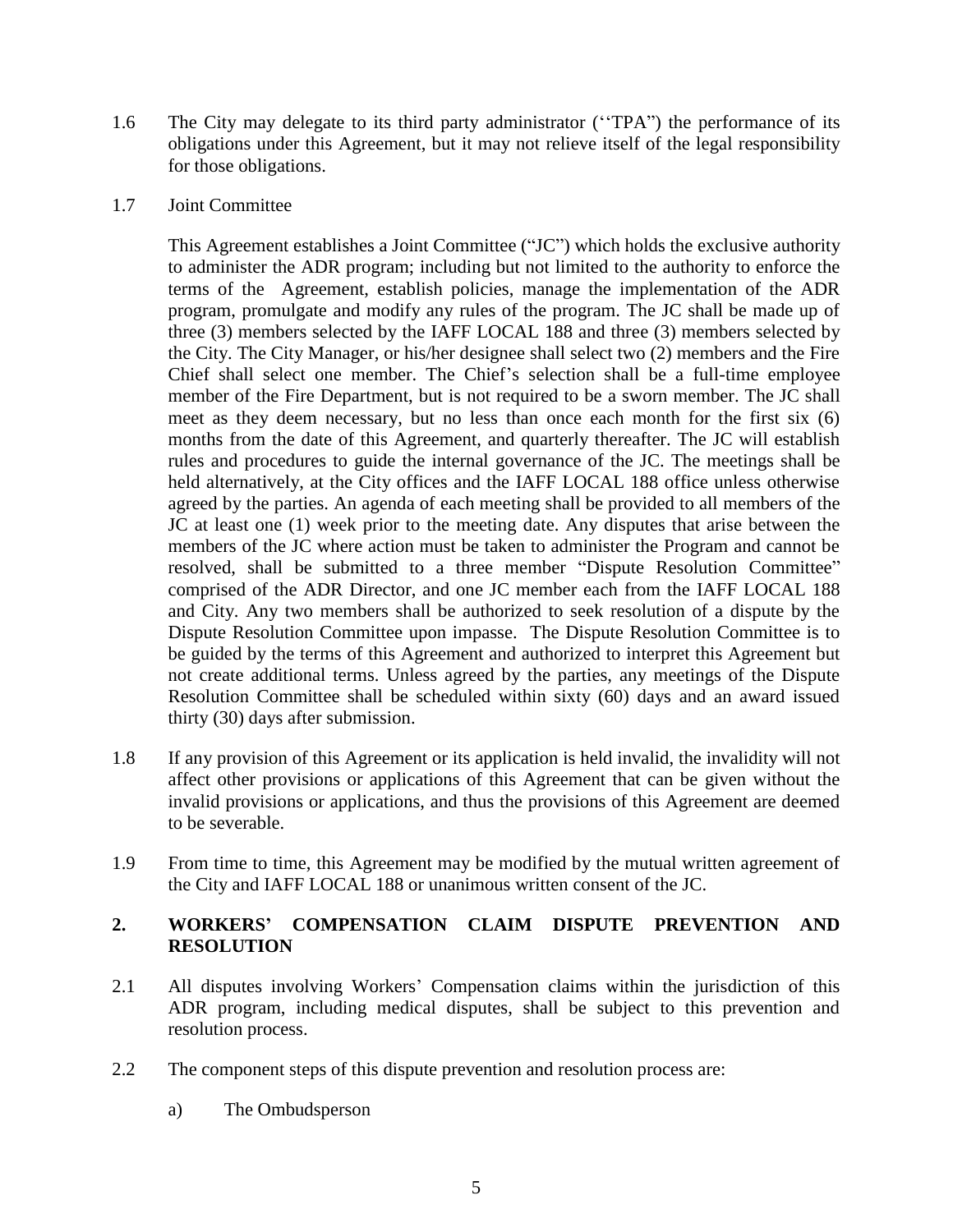- b) The ADR Director/Mediator
- c) Arbitration
- d) Appeal by Petition for Reconsideration to the Workers' Compensation Appeals Board
- 2.3 The Joint Committee shall select an ADR Director/Mediator, Ombudsperson, and the arbitrators. The Joint Committee also has the authority to adopt rules of practice and procedure for the ADR Director/Mediator, Ombudsperson, and the arbitrators as they deem necessary to execute the letter and spirit of this Agreement. The JC may establish other positions which are necessary to effectively accomplish the goals and purposes of this Agreement.
- 2.4 The ADR Director/Mediator shall oversee the work of the Ombudsperson and other ADR professionals on an ongoing basis, train the other ADR professionals in conjunction with training the claims staff assigned to this program, attend all JC meetings and assist in the gathering and submission of data required to be provided to the Division of Workers' Compensation annually or as required by law. The ADR Director/Mediator shall also conduct all mediations and shall provide a written report outlining the issues in dispute and the disposition of the mediation session. The JC may establish other duties and assignments consistent with the position of ADR Director/Mediator.
- 2.5 The Ombudsperson shall consider the interests of the City and the injured IAFF LOCAL 188 members in performing his/her duties. In that regard, he/she should provide aid, counsel and advocacy for an individual injured IAFF LOCAL 188 member in an effort to establish common interests with the City so that disputes can be prevented or efficiently resolved within the Program. The Ombudsperson shall be proactive and seek to identify disputes before they occur where possible and attempt to assure that all injured IAFF LOCAL 188 members are receiving the compensation to which they are entitled. The City shall compensate the Ombudsperson and his/her services are free of cost to the injured IAFF LOCAL 188 member. The Ombudsperson is not responsible for timely completing or filing ADR forms or other documents for the employee, as this is the employee's responsibility. However, the Ombudsperson may assist in the completion of forms if requested.

The Ombudsperson will also receive all documents filed with the ADR program and will assign case numbers to each claim filed and will keep an electronic claims file containing all documents related to the claim. To the extent possible, claim numbers shall be consistent with claim numbers customarily established by the third party administrator, the WCAB or the City. The JC may establish other duties and assignments consistent with the position of the Ombudsperson.

2.6 Three (3) arbitrators shall be selected and assigned to the Arbitrators Panel by the JC. The arbitrators shall be attorneys or retired Workers' Compensation Judges knowledgeable in the field of California Workers' Compensation. The arbitrators shall be responsible for adjudicating all disputes between the injured employee and the City arising out of the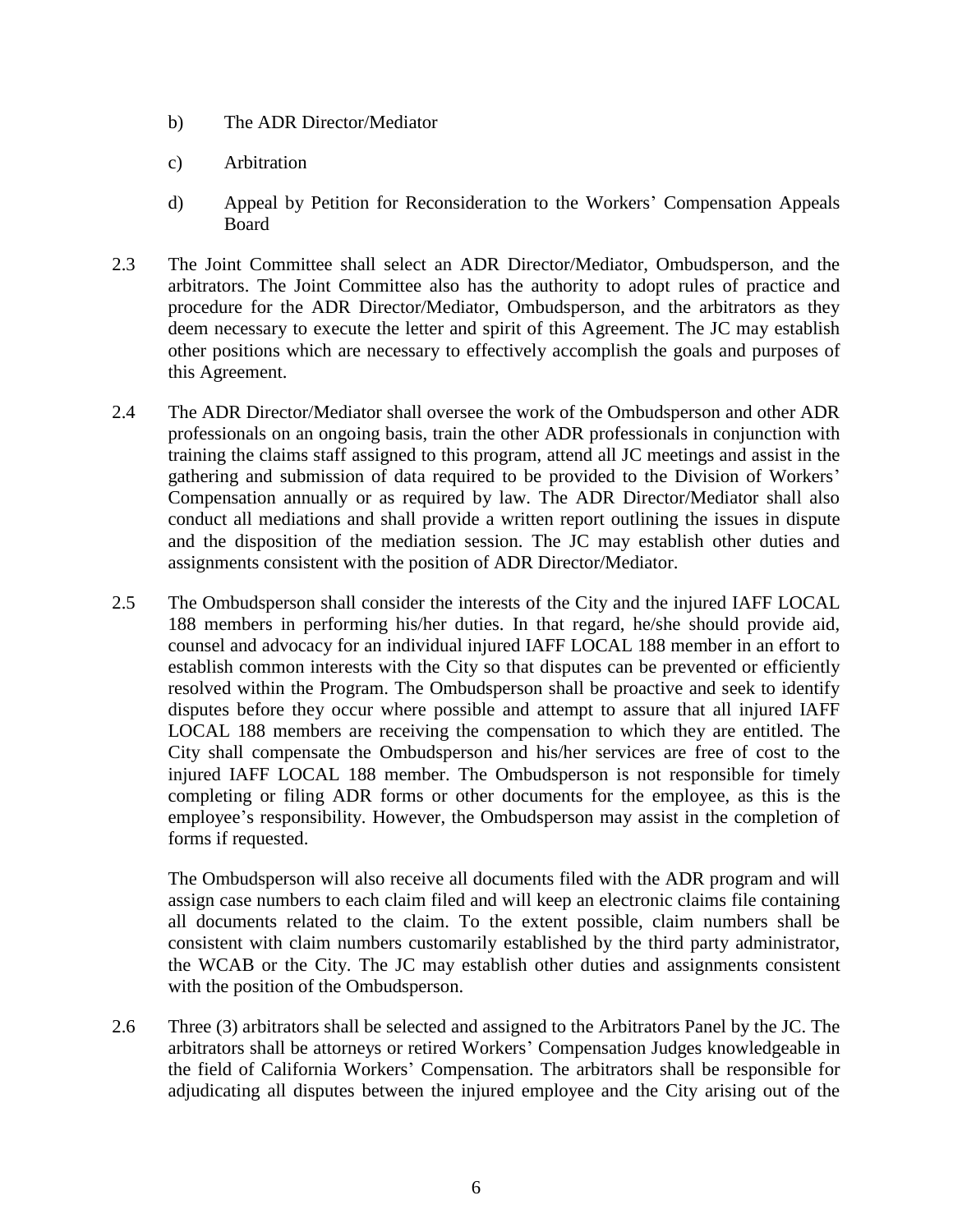submission and processing of Workers' Compensation claims covered by this Agreement. The arbitrator is authorized to include in any award all relief available from a Workers' Compensation Judge including but not limited to enhancements to compensation due to any unreasonable delay in the payment of compensation by the City as provided for by law, and/or Labor Code section 4553 and/or attorneys' fees and costs. The arbitrator is authorized to resolve all liens not settled by the parties, provided that written notice of the time and place of the arbitration is given to the lienholders advising them of the right to appear and present argument and testimony in support of their lien claim.

2.7 In the event of the reporting of an injury or illness regarding an employee covered by this Agreement, the City, or its third party administrator, shall notify the Ombudsperson within one (1) working day of receipt by the third party administrator of the first notice of injury/illness, and provide the name, address and telephone number of the injured employee. Thereafter, copies of the initial claim form, all medical treatment reports, all medical-legal reports, all notices to the injured employee denying, reducing, terminating or renewing compensation, all pleadings and any other documents of significance, other than documents that constitute attorney work product or other privileged documents, shall be served on the Ombudsperson electronically as soon as possible, but no later than five (5) days of receipt.

The Ombudsperson shall contact each injured member within the jurisdiction of the program as soon as possible, but no later than five (5) days of receipt of notice of the injury. Conversations between the Ombudsperson and the injured member, or the Ombudsperson and the City, or its third party administrator, are confidential (Evidence Code section 1115, et seq.). Injured members may contact the Ombudsperson with any questions, to seek clarification or when they believe they are not receiving compensation to which they are entitled or have any other concern or dispute arising out of the processing of any claim.

- 2.8 Applications filed with the WCAB with an alleged date(s) of injury occurring on or after the effective date of this ADR program, and those applications that were filed prior to the effective date and have been accepted by the JC, shall be immediately dismissed and removed to the jurisdiction of this ADR program which is the sole means of dispute resolution for claims within the jurisdiction of this program. Every issue regarding the transfer of a claim from the WCAB to this program shall first be submitted to the Ombudsperson who shall seek a voluntary resolution of the issue, prior to filing any petitions, motions, declarations of readiness to proceed or any other documents or actions with the WCAB.
- 2.9 Where there is an acceptance, delay or denial of a claim, or there is a change of position by the claims examiner, the Ombudsperson shall be advised forthwith by the claims department and shall then advise each injured member no later than five (5) working days of the position of the claims administrator. The 5-day period may be extended by agreement, or on a showing of good cause.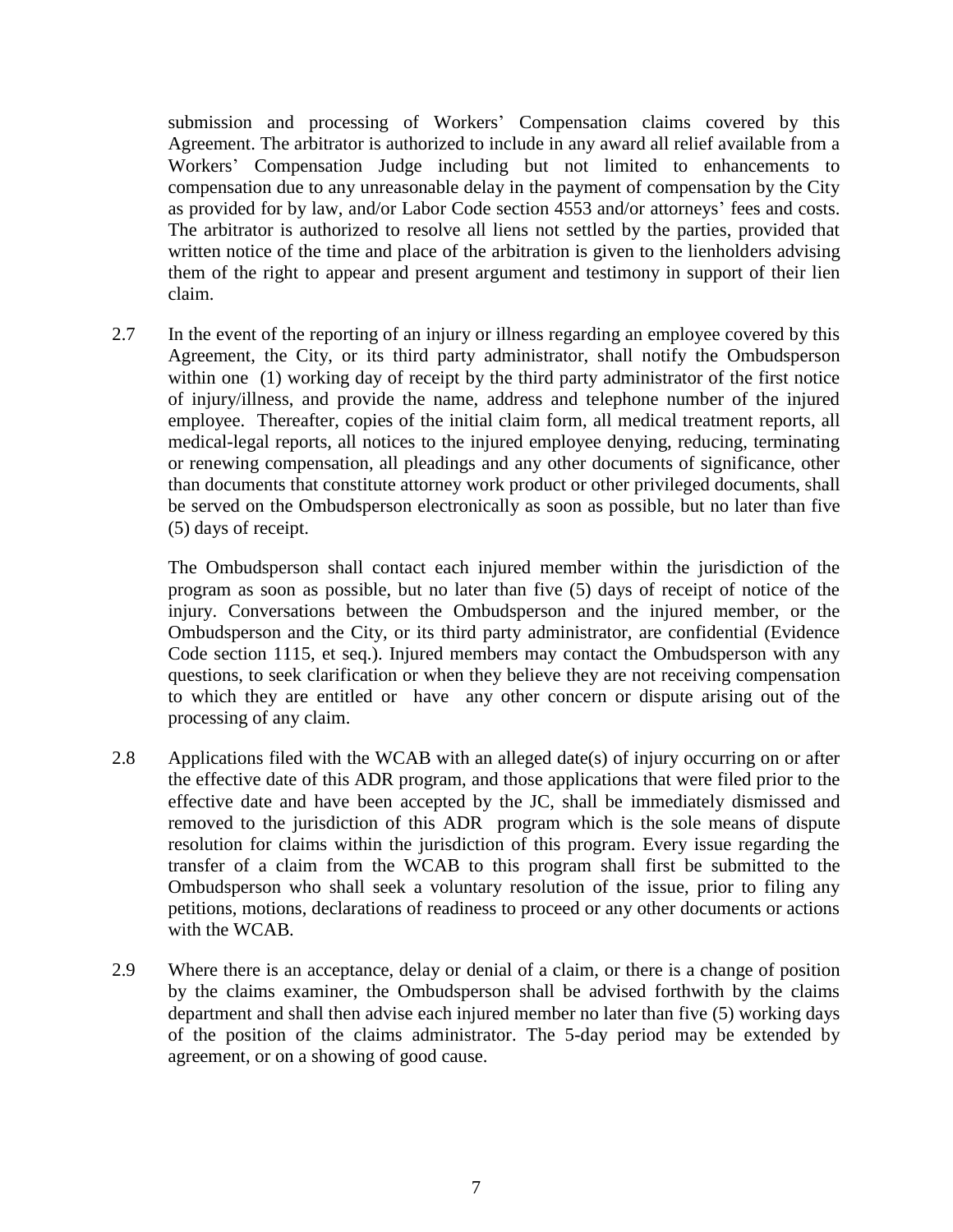No dispute may proceed to mediation until the Ombudsperson has been advised of all the issue(s) in dispute and has had an opportunity to resolve the dispute. Where the Ombudsperson is unable to resolve a dispute, any party, including the Ombudsperson, may request mediation of the dispute. The Ombudsperson shall, in his/her discretion, schedule a mediation where it is necessary to move a case toward resolution or is in the best interest of the program. Except where good cause exists, or unless the parties agree otherwise, the mediation process will be concluded within thirty (30) calendar days of the request for mediation.

- 2.10 With the approval of the ADR Director, the Ombudsperson may in his/her discretion attend any mediation if necessary to move the claim toward resolution or if necessary to further the interests of the program.
- 2.11 In the event that any dispute is not resolved in mediation, the matter may be set for arbitration at the request of either party. The Ombudsperson shall, as soon as practical, appoint an arbitrator from the list of those arbitrators chosen by the JC.
- 2.12 The Ombudsperson may in his/ her discretion attend any arbitration if necessary to move the claim toward resolution or if necessary to further the interests of the program. The Ombudsperson shall secure the approval of the ADR Director when attending an arbitration. The Ombudsperson may provide general assistance to the injured member, if unrepresented, but may not act as the injured member's attorney.
- 2.13 The arbitrator shall apply the same presumptions of compensability, statutory construction and rules of admissibility of evidence as would a Workers' Compensation Administrative Law Judge, and shall have the same authority as a Workers' Compensation Administrative Law Judge over discovery, the production of documents, the issuance of subpoenas and other procedural matters related to the hearing The JC shall promulgate specific rules for the location of the hearings, but unless good cause exists, all arbitration hearings must be venued in the greater Richmond geographical area.
- 2.14 All arbitration hearings shall be recorded by a certified court reporter and such record, including documentary evidence, shall be retained by the arbitrator unless the parties agree to other methods of creating a record.
- 2.15 The arbitrator shall file with the Ombudsperson and serve on the parties and counsel his or her findings of fact, conclusions of law, orders and opinion within thirty (30) days of the submission of the matter for decision which shall be final and binding except for any appeal to the WCAB Appellate Panel. Any such appeal to the California Workers' Compensation Appeals Board shall be in the same manner as provided for reconsideration of a final order, decision or award made and filed by a Workers' Compensation Judge and by the California Court of Appeal. Any finding of fact, award, order or decision of the arbitrator shall be in the same form and have the same force and effect as findings of fact, and award, order or decision of a California Workers' Compensation Judge.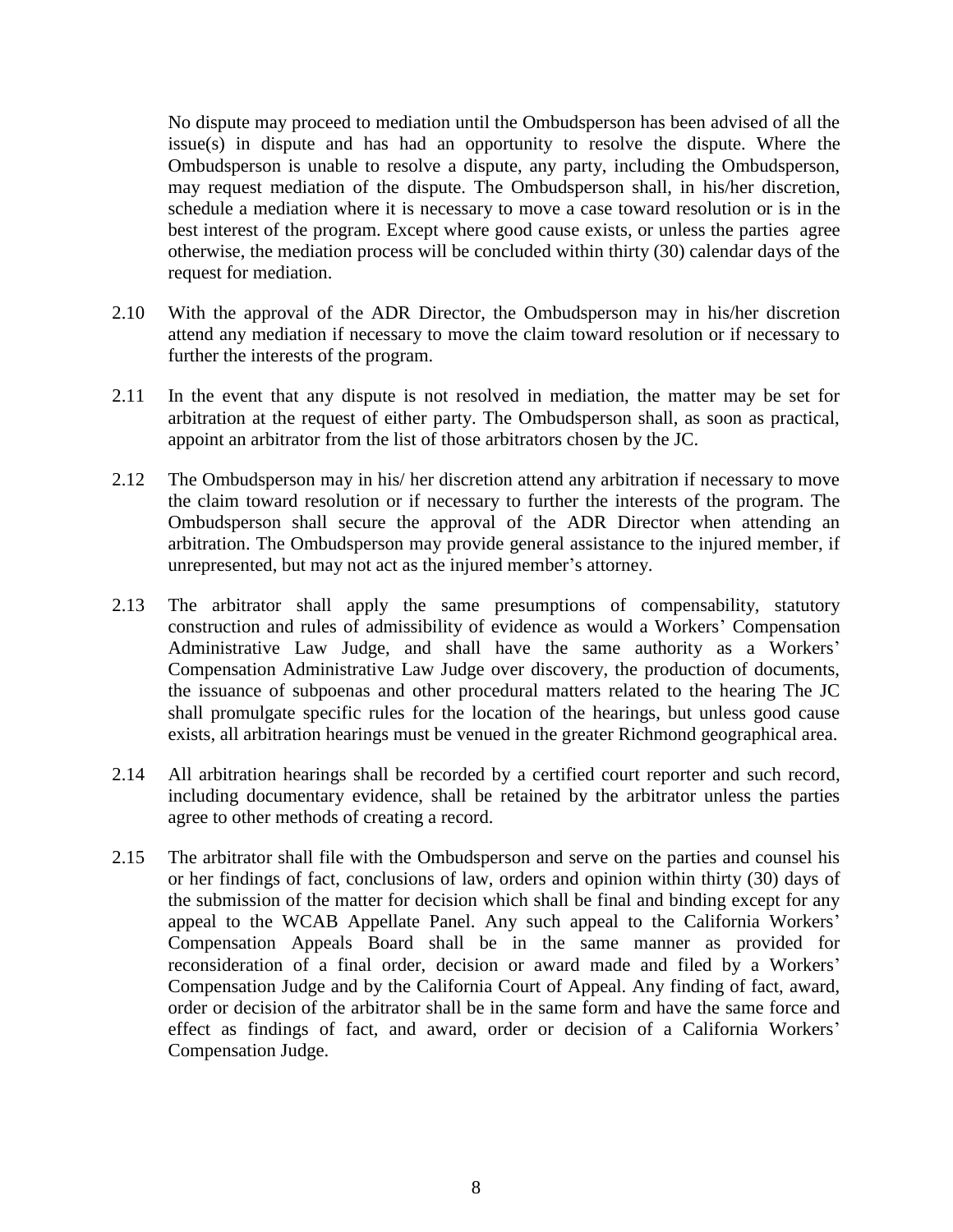- 2.16 Nothing in this Agreement shall be interpreted as restricting in any way the City's or an injured member's right to retain legal counsel, per Labor Code section 3201.7. The IAFF LOCAL 188, the City of Richmond and the JC shall not be responsible or liable for any attorneys fees associated with representation of any member. Attorney's fees shall be established consistent with California Workers' Compensation Law. The terms and conditions of any agreement between an employee and the employee's retained legal counsel are not subject to this Agreement nor does this Agreement in any fashion alter or replace any or all California law applicable to an agreement between an attorney and a worker pursuing Workers' Compensation benefits.
- 2.17 All parties shall have the right to discovery as per the California Labor Code and California Code of Regulations.
- 2.18 In the event of a lien dispute, any lien claimant allowed to file a lien claim in the statutory system shall be allowed to file a lien claim in this alternative dispute resolution program where the alleged right to file stems from activity in a claim within the jurisdiction of this Program. The Ombudsperson, at the request of the City or a lien claimant may bypass the mediation step, in the dispute resolution process and set the lien dispute immediately for arbitration, if the Ombudsperson is unable to resolve the dispute.
- 2.19 The scheduling and cost of interpreters will be handled pursuant to Workers' Compensation Law. The ADR Director and/or Ombudsperson shall have the authority to select an appropriate interpreter if one is required.
- 2.20 The ADR Director and/or Ombudsperson shall have the authority to appoint assigned permanent disability raters as necessary.
- 2.21 The ADR Director or an assigned arbitrator must approve all settlements by determining their adequacy based upon the evidentiary record and standards consistent with the Workers' Compensation Laws.
- 2.22 All documents filed by any party with the ADR program regarding claims within the ADR program shall be filed with the Ombudsperson or any other place or designee as determined by the JC.
- 2.23 The City shall pay all costs incurred in retaining the ADR professionals necessary to carry out the responsibilities set forth in this Agreement.
- 2.24 The Ombudsperson, and all other ADR professionals retained to provide professional ADR services within the jurisdiction of this ADR program, shall exercise independent discretion in fulfilling the responsibilities required under this ADR Agreement on a caseby-case basis. While the JC holds the responsibility for supervising these ADR professionals to assure quality performance in fulfilling their obligations under this ADR Agreement, it is also understood by the parties to this ADR Agreement that in order for these ADR professionals to maximize their effectiveness, their independence and credibility with all parties involved in claims within the jurisdiction of this ADR program must be protected.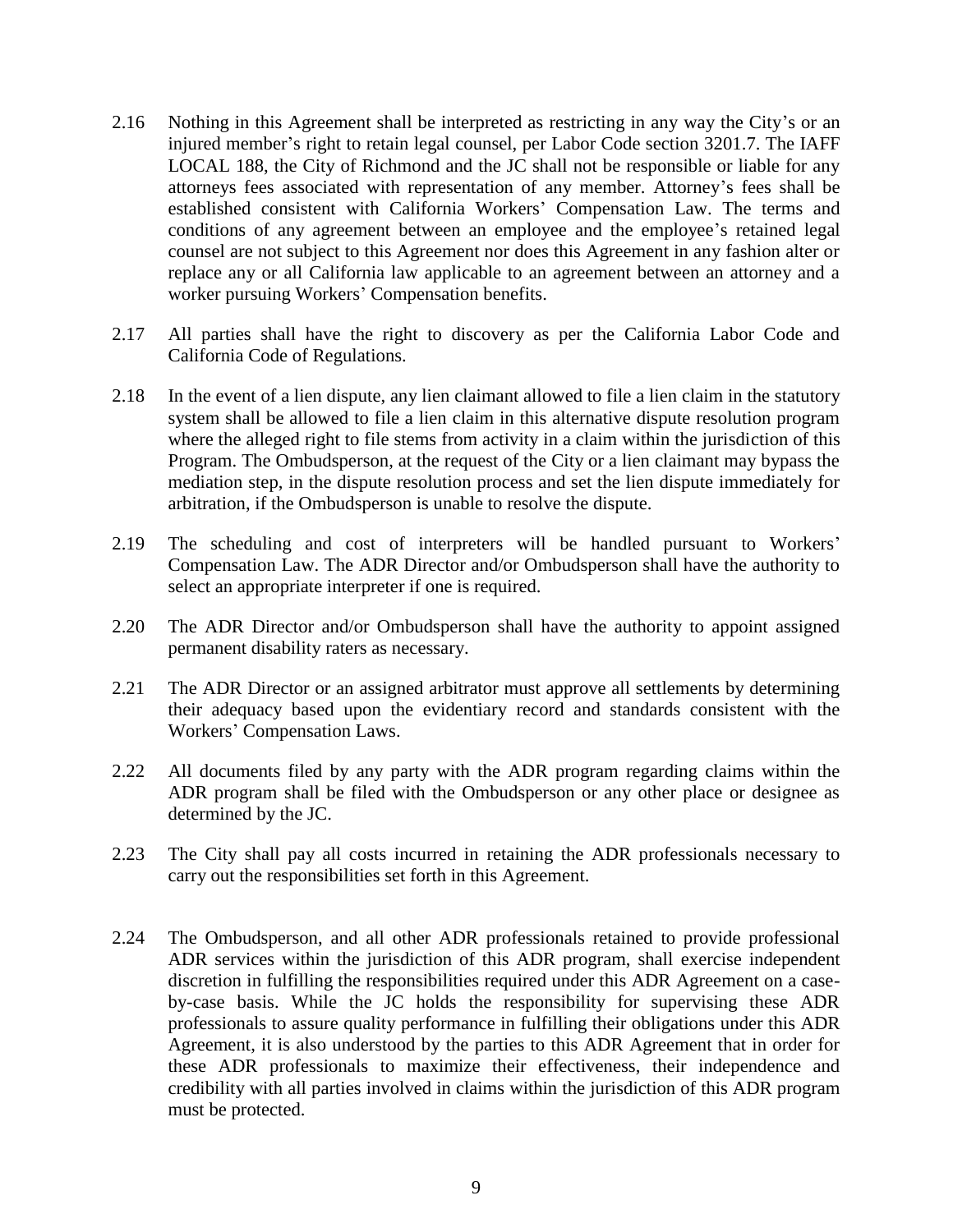# **3. MEDICAL TREATMENT**

- 3.1 The JC shall establish a network of health care providers authorized to provide treatment to those injured within the jurisdiction of the alternative dispute resolution program. This network shall be identified in writing and made available to those utilizing this program.
- 3.2 The JC may select a nurse advocate who shall be accessible to those City employees and representatives who are responsible for processing, facilitating or evaluating injured workers' claims, any injured employee within the jurisdiction of this ADR program, the Ombudsperson and claims examiner for the purpose of answering medical questions and interacting with medical providers as medically appropriate for the purpose of facilitating the provision of the best possible medical care as efficiently as possible. The nurse advocate shall both promptly respond to any contact by an injured employee within the jurisdiction of the program and contact injured employees when instructed to do so by the Ombudsperson or the ADR Director. The dissemination of information from any communications between the nurse advocate and the City representative is subject to the privacy rights of the injured worker. This Agreement is not meant in any way to abrogate, impair or curtail the privacy rights of an injured worker.
- 3.3 An injured employee shall have the right to choose any of the authorized medical providers that offer treatment consistent with the nature of the injuries.
- 3.4 In an emergency, an injured employee covered by this Agreement may seek treatment from a health care provider or facility not authorized by this Agreement for the purpose of obtaining emergency treatment only. Treatment shall be transferred to an authorized provider as soon as possible, consistent with sound medical practices.
- 3.5 In the event that there is no authorized provider within the appropriate medical specialty to provide the treatment required, the authorized primary treating physician shall recommend a provider or providers that he/she believes is best qualified to provide the treatment required.
- 3.6 Where compensability is in dispute and the City is denying responsibility for the payment of medical treatment, the injured employee is not required to obtain treatment by an authorized provider, pending the resolution of the issue of compensability.
- 3.7 It is the intent of the parties and a primary goal of the ADR program, and therefore a directive to the JC, that to the greatest extent reasonably possible injured employees shall be returned to work as soon as practical. Such early return to work shall occur only where the light or modified work offered is consistent with any restrictions imposed by the injured employee's treating physician.

# **4. MEDICAL EVALUATION**

4.1 The JC shall establish a network of medical-legal examiners to serve as the exclusive source of comprehensive medical-legal evaluations within the jurisdiction of this program. Any issue of the appropriateness of medical treatment shall be resolved in this program and shall be submitted to the appointed medical-legal examiner. It is the party's